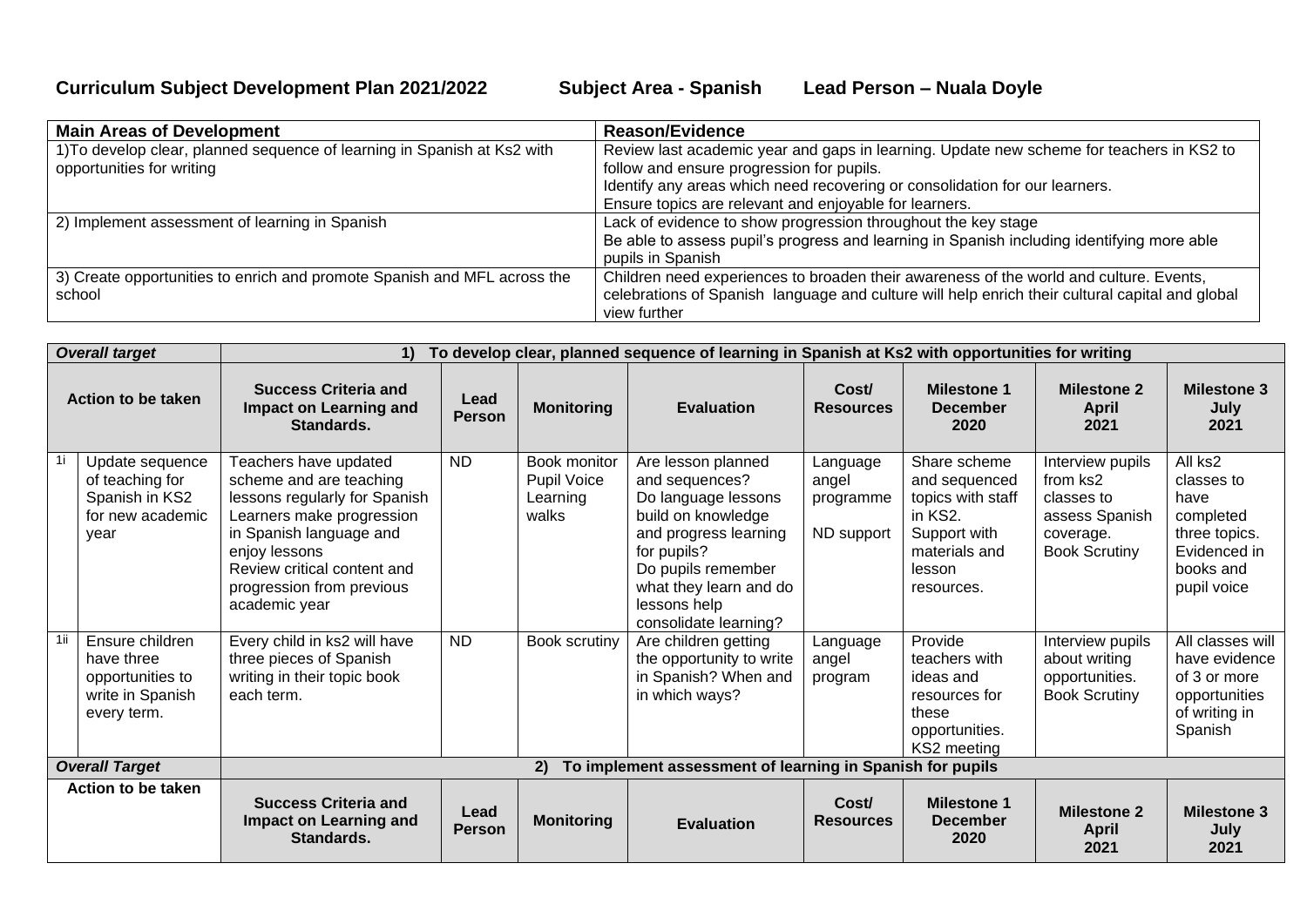| 2i  | Ensure teachers<br>assess their class<br>termly using the<br>Language Angel's<br>attainment sheet. | Teachers will assess each<br>child to attain progress then<br>give the results to subject<br>leader.<br>These will be collated by ND<br>for whole school overview | <b>ND</b><br>KS <sub>2</sub>                           | Assessment<br>sheets and<br>results<br>forwarded to<br>ND                                     | Do teachers assess<br>pupils termly?<br>Are teachers aware of<br>pupil attainment in<br>Spanish?<br>How do teachers<br>assess Spanish?      | <b>ND</b><br>Language<br>angels            | Model how to<br>assess a whole<br>class, using the<br>Language<br>Angels program.<br>Share<br>assessment<br>sheet for<br>reporting | Assessment<br>grids are up-to-<br>date and<br>teacher's<br>identify MA<br>children/<br>attainment/<br>impact of<br>teaching and<br>lessons | Assessment<br>grids are-up-<br>to date and<br>MA children<br>have been<br>identified from<br>four classes. |
|-----|----------------------------------------------------------------------------------------------------|-------------------------------------------------------------------------------------------------------------------------------------------------------------------|--------------------------------------------------------|-----------------------------------------------------------------------------------------------|---------------------------------------------------------------------------------------------------------------------------------------------|--------------------------------------------|------------------------------------------------------------------------------------------------------------------------------------|--------------------------------------------------------------------------------------------------------------------------------------------|------------------------------------------------------------------------------------------------------------|
| 2ii | Pupils can begin<br>to self-assess and<br>talk about their<br>own progress                         | Teachers will share materials<br>to enable children to reflect<br>on what they have learnt and<br>talk about their own learning<br>and progress in Spanish        | <b>ND</b><br>KS <sub>2</sub><br>Teacher<br>$\mathbf S$ | ND conduct<br>pupil voice<br>meetings and<br>learning<br>walks<br>KS <sub>2</sub><br>Meetings | Can pupils talk about<br>what they have learnt<br>during the year?<br>What do they<br>remember and what<br>new learning has<br>taken place? | <b>ND</b><br><b>MB</b><br>Link<br>governor | Support staff to<br>prepare for self-<br>assess with<br>pupils and share<br>materials.<br>KS2 meeting                              | Pupil voice/<br>books talk with<br>selected group<br>ND MB                                                                                 | Book scrutiny<br>with pupils<br>Teacher share<br>good practice/<br>KS2 meeting                             |
|     |                                                                                                    |                                                                                                                                                                   |                                                        |                                                                                               |                                                                                                                                             |                                            |                                                                                                                                    |                                                                                                                                            |                                                                                                            |
|     | <b>Overall target</b>                                                                              |                                                                                                                                                                   |                                                        |                                                                                               | 3) Create opportunities to enrich and promote Spanish and MFL across the school                                                             |                                            |                                                                                                                                    |                                                                                                                                            |                                                                                                            |
|     | <b>Action to be</b><br>taken                                                                       | <b>Success Criteria and</b><br><b>Impact on Learning and</b><br>Standards.                                                                                        | Lead<br><b>Person</b>                                  | <b>Monitoring</b>                                                                             | <b>Evaluation</b>                                                                                                                           | Cost/<br><b>Resources</b>                  | <b>Milestone 1</b><br><b>December</b><br>2020                                                                                      | <b>Milestone 2</b><br><b>April</b><br>2021                                                                                                 | <b>Milestone 3</b><br>July<br>2021                                                                         |